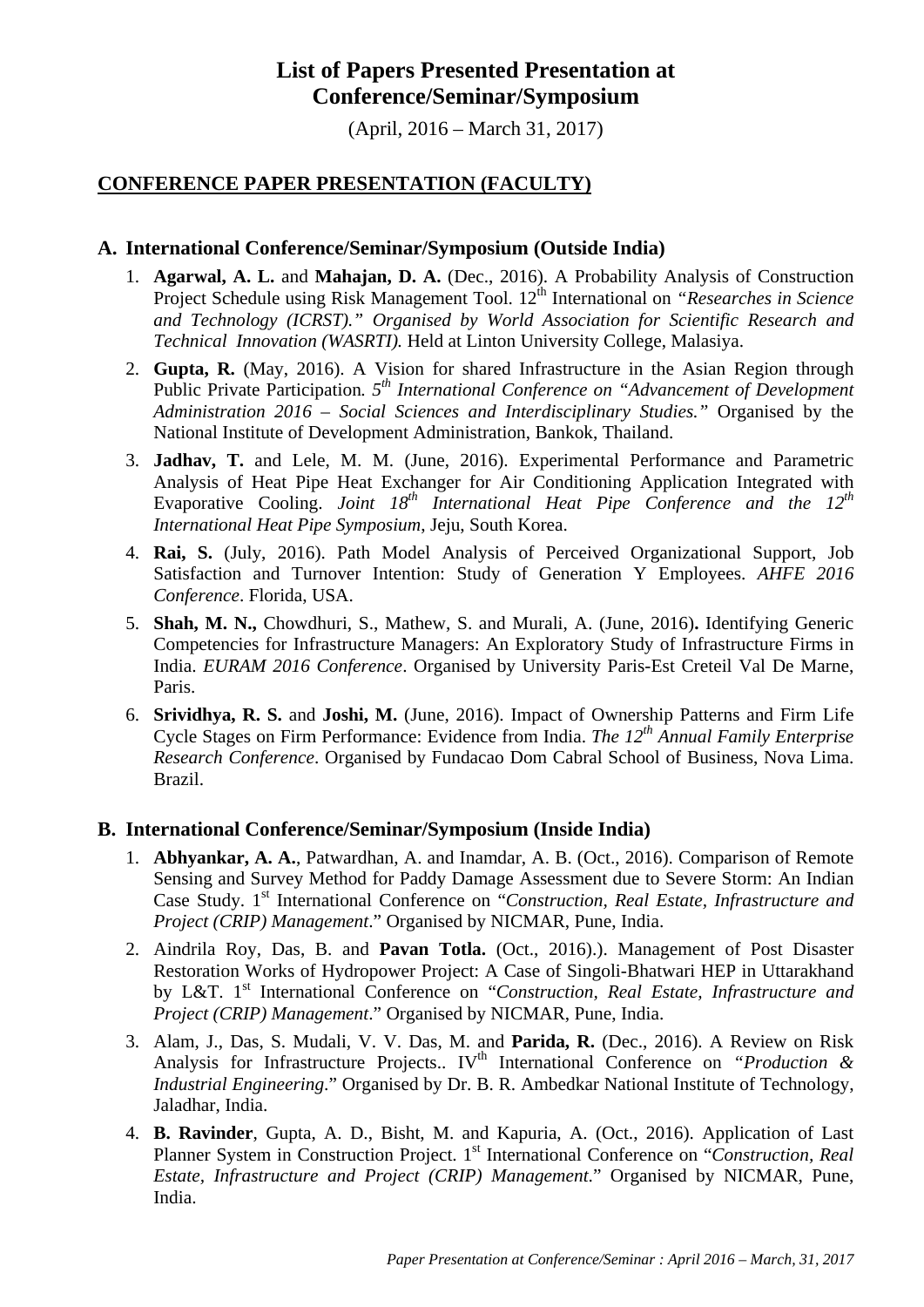- 5. **B. Ravinder**, Gupta, R. P., Goenka, S. and Bandaru, S. (Oct., 2016). Construction Contract Claim Management. 1<sup>st</sup> International Conference on "Construction, Real Estate, *Infrastructure and Project (CRIP) Management*." Organised by NICMAR, Pune, India.
- 6. Bante, A., Padmawar, A., Dessai, A., Babu, S. and **Agrawal, V. M.** (March, 2017). Effect of Replacement of Cement by Marble Powder, Hypo Sludge and Micro-Organisms on Compressive Strength of Concrete. 1<sup>st</sup> International Conference on "*Construction, Real Estate, Infrastructure and Project (CRIP) Management*." Organised by NICMAR, Pune, India.
- 7. **Batra, S.** and **Shrivas, Abhishek.** (Oct., 2016). Measuring Transparency Index on Information Disclosed for CSR Practices of Real Estate Companies in India. 1<sup>st</sup> International Conference on "*Construction, Real Estate, Infrastructure and Project (CRIP) Management*." Organised by NICMAR, Pune, India.
- 8. **Bhavsar, V.** and **Sangapurkar, A.** (May, 2016). ARDL Bounds Test Approach to Cointegration: An Examination to Study the Relationship between new Construction, Repairs and Maintenance and Economic Growth of India. *7th International Conference on "Excellence in Research and Education."* Organised by Indian Institute of Management, Indore, India.
- 9. Bhupati, R. C. G, Tummala, K. P., Ravinshu, K. Ravi, C. R. A., **Parida, R**. and Anand, M. (Dec., 2016). Relationship of Demographic Variables and Occupation Risk Perception for Analysing Occupational Injuries in Construction Work System. 14<sup>th</sup> International Conference on *"Humanizing Work Environment*." Organised by NIT, Jalandhar, India.
- 10. Chandalia, D., Lavanya, R., Mavuru, H.N.S., Thube, S., A. **Parida, R.** (Dec., 2016). A Review on Time-Cost Trade-Off Optimization Models in Construction Industry. IV<sup>th</sup> International Conference on *"Production & Industrial Engineering*." Organised by Dr. B. R. Ambedkar National Institute of Technology, Jaladhar, India.
- 11. **Chandramohan, A.** and **Agrawal, V. M.** (Aug., 2016). FIDIC and NHAI Conditions of Contract: A Comparative Study on Indian Highway Construction Project. Fifth International Conference on "*Recent Trends in Transportation, Environmental and Civil Engineering.*" Organised by The Association of Civil and Environmental Engineers, Hyderabad, India.
- 12. **Chowdary R. K.** and **Mukkamala, R. B.** (Oct., 2016). Project Schedule Crashing using Primavera: A Case Study. 1<sup>st</sup> International Conference on "Construction, Real Estate, *Infrastructure and Project (CRIP) Management*." Organised by NICMAR, Pune, India.
- 13. **Deshpande, P. M.** and **Singh, R.** (Oct., 2016). Study and Analysis of Refinery Project Risk with Composite Factor Method. 1<sup>st</sup> International Conference on "*Construction, Real Estate*, *Infrastructure and Project (CRIP) Management*." Organised by NICMAR, Pune, India.
- 14. **Dixit, A.** and **Bendigiri, P.** (July, 2016). Power Sector Reforms strengthen SMIORE for Dramatic increase in Production of Silico Manganese within 5 years. *International Case Confrence*. Organised by Flame University, Lavale, Pune.
- 15. Drisya, S., Das, B. B. and **Parida, R.** (Dec., 2016). Ergonomic Evaluation of Bar Benders in Construction Industry. International Conference on "*Management of Ergonomic Design, Industrial Safety and Healthcare Systems (MESH-216).*" Organized by IIT Kharagpur.
- 16. **Ganguli, T. K.** and Anant, A. (March, 2017). Contract Procurement Practices of Power Transmission and Distribution Projects. 1<sup>st</sup> International Conference on "*Construction, Real Estate, Infrastructure and Project (CRIP) Management*." Organised by NICMAR, Pune, India.
- 17. Garg, M. and **Jain, Sameer**. (Feb., 2017). Application of Construction Project Management Software's used in Construction Industry. 5<sup>th</sup> International Conference on "*Green, Growth, Globalization and Governance: Challenges and Opportunities*." Organised by JK Lakshmipat University, Jaipur, India.
- 18. **Goel, A.** (Oct., 2016). Promoting Sustainable and Affordable Urban Housing Projects in India: Review of Policies, Practices and a Way Forward. *1st International Conference on*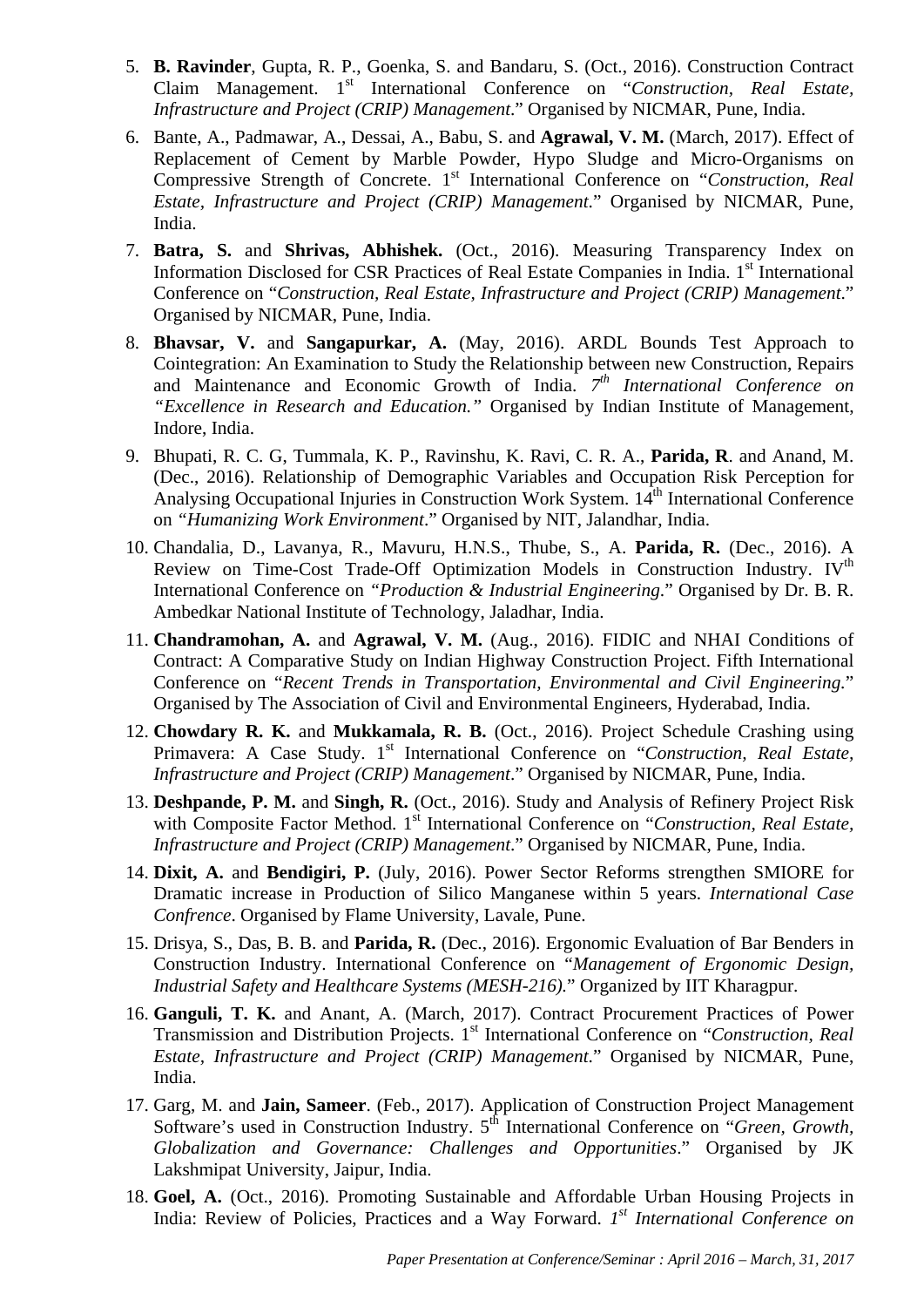*Construction, Real Estate, Infrastructure and Project (CRIP) Management*. Organised by NICMAR, Pune, India.

- 19. **Gokhale, C. S.** (June, 2016). Innovative Composite Construction of Side Ship Launching Jetty. *International Conference on "Advances in Concrete Technology, Materials and Construction Practices."* Organised by Goa Engineering College, Goa.
- 20. **Gokhale, C. S.** (Oct., 2016). Application of Gabion Wall for closing the Face of Ship Side Launching Jetty. 1<sup>st</sup> International Conference on "Construction, Real Estate, Infrastructure *and Project (CRIP) Management*." Organised by NICMAR, Pune, India.
- 21. **Gokhale, C. S.** (Oct., 2016). Innovative Options for Design and Construction of Passenger Transfer Marina for an Offshore Casino. 1st International Conference on "*Construction, Real Estate, Infrastructure and Project (CRIP) Management*." Organised by NICMAR, Pune, India.
- 22. **Hiray, A.** and **Kirti, R.** (Feb., 2017). Conceptualizing a Technology-Enabled Holistic Approach for Teaching and Learning English Literature. International Conference on "*Language, Literature and Culture (ICLLC-2017)*", Organised by Institute of Advanced Studies in English, Pune.
- 23. Hussain, A. M. and **Seshadri, S. T.** (Oct., 2016). Classification of Challenges and benefits of Last Planner System. 1<sup>st</sup> International Conference on "Construction, Real Estate, *Infrastructure and Project (CRIP) Management*." Organised by NICMAR, Pune, India.
- 24. **Jadhav, T. S.** and Lele, M. M. (March, 2017). A Case Study on Energy Recovery for Marine Air Conditioning Application using Heat Pipe Heat Exchanger: A Sustainable Approach. 1<sup>st</sup> International Conference on "*Construction, Real Estate, Infrastructure and Project (CRIP) Management*." Organised by NICMAR, Pune, India.
- 25. **Jagannathan, M.** (Oct., 2016). Developing a Cost-Schedule Matrix for Project Monitoring. 1st International Conference on "*Construction, Real Estate, Infrastructure and Project (CRIP) Management*." Organised by NICMAR, Pune, India.
- 26. **Jagtap, M.** (July, 2016). A Novel Approach to Evaluate Operations and Maintenance Contracts. *SPJIMR - POMS India Chapter, International Conference on "Big Data Analytics for Optimising Supply Chains."* Organised by S. P. Jain Institute of Management & Research, Mumbai.
- 27. **Jagtap, M.** and **Parida R.** (Oct., 2016). Evaluation of Pune Metro Rail Project using Minimum Spanning Tree Model. 1<sup>st</sup> International Conference on "*Construction, Real Estate*, *Infrastructure and Project (CRIP) Management*." Organised by NICMAR, Pune, India.
- 28. Jain, M. and **Jain, Sameer** (May, 2016). Critical Review of Search Engine Optimization for Nagpur based Real Estate Companies. International Conference on *"Recent Research Development in Science*, Engineering and Management.
- 29. **Jain, Sachin** and **Jain, Sameer**. (Oct., 2016). Importance of Service Robots in Indian Smart City. 1st International Conference on "*Construction, Real Estate, Infrastructure and Project (CRIP) Management*." Organised by NICMAR, Pune, India.
- 30. **K N Narasimha Prasad**, Jangid, B. B., Radhakrishna and Venkatesh, S. V. (March, 2017). Use of Alternate Materials for Partial Replacement of Cement for Mortar and Concrete Applications. 1<sup>st</sup> International Conference on "*Construction, Real Estate, Infrastructure and Project (CRIP) Management*." Organised by NICMAR, Pune, India.
- 31. Katuri G. K, Kodavali S. S., MD. Mazhar B. and **Venkatesan R.** (Oct., 2016). Impact of Variations on Infrastructure Projects in India: A Case Study. 1<sup>st</sup> International Conference on "*Construction, Real Estate, Infrastructure and Project (CRIP) Management*." Organised by NICMAR, Pune, India.
- 32. **Koner, J.** (Oct., 2016). Causes and Remedies for Cost Overruns in Mega Road Transport and Highways Projects in India. 1<sup>st</sup> International Conference on "Construction, Real Estate, *Infrastructure and Project (CRIP) Management*." Organised by NICMAR, Pune, India.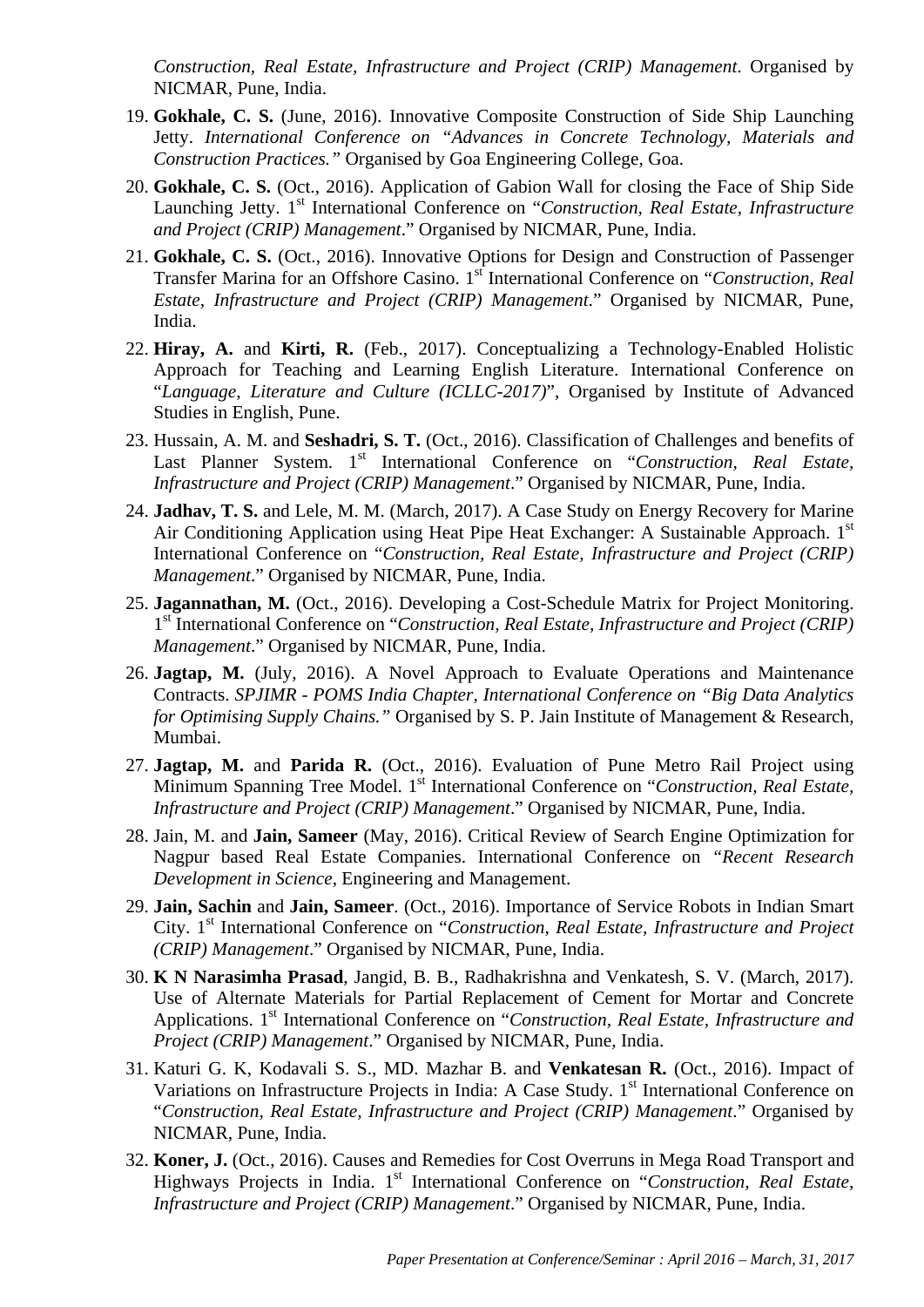- 33. **Koner, J.** and **Purandare, A.** (Jan., 2017). A Study on Customer Satisfaction Survey of Jawaharlal Nehru Port Trust. *Management Research Conference and Economic Conclave*. Organised by Alkesh Dinesh Mody Institute for Financial & Management Studies, Mumbai, India.
- 34. **Koner, J.** and **Purandare, A.** (Jan., 2017). Impact of Container Ports on Economic Development: A Study among Selected Top Seven Container Ports in India. 5<sup>th</sup> International Conference on "*Recent Innovation in Science, Technology and Management*", at YMCA, Delhi, India.
- 35. **Malsane, S.** and **Roy, D.** (Oct., 2016). Contractual Suitability for Adopting BIM in Indian Construction Projects. 1<sup>st</sup> International Conference on "Construction, Real Estate, *Infrastructure and Project (CRIP) Management*." Organised by NICMAR, Pune, India.
- 36. **Mamillapalli, R.** S. and **Srihari, V.** (Oct., 2016). Studies on Development of Floating Concrete Cubes. 1<sup>st</sup> International Conference on "*Construction, Real Estate, Infrastructure and Project (CRIP) Management*." Organised by NICMAR, Pune, India.
- 37. Mandaliya, A, Nagi, P. S. Mahida, A, Patel, A. and **Abhyankar, A.** (July, 2016). Nuclear Power: A Burden or a Blessing? *International Case Conference*. Organised by Flame University, Lavale, Pune.
- 38. **Mishra, S.** (Oct., 2016). Activity Based Cost Management (ABCM): An Efficient Tool for Cost Reduction in Construction Projects. 1<sup>st</sup> International Conference on "*Construction, Real Estate, Infrastructure and Project (CRIP) Management*." Organised by NICMAR, Pune, India.
- 39. Mohan, K. Kumar, S. P. Pillai, M. V. **Chandramohan, A.** (Dec., 2016). Hand Tool Parameter Identification for Hand Hoe Posture Assessment Method. IV<sup>th</sup> International Conference on *"Production & Industrial Engineering*." Organised by Dr. B. R. Ambedkar National Institute of Technology, Jaladhar, India.
- 40. **Nagarjuna P.** and **Samanta, P. K.** (Oct., 2016). The Toll Road Sector in India: Issues, Government Initiatives and the Future Outlook.  $1<sup>st</sup>$  International Conference on "*Construction, Real Estate, Infrastructure and Project (CRIP) Management*." Organised by NICMAR, Pune, India.
- 41. **P. Muralidhar**. (Nov. 2016). Facility Layout Design of a Metro Rail Casting Yard using Systematic Layout Planning Method. International Conference on *"Evolutions in Manufacturing: Technologies and Business Strategies for Global Competitiveness."*  Organised by Department of Production Engineering, Birla Institute of Technology, Mesra, Ranchi, India.
- 42. **Pai, S.,** Tripathi, A., Anand, N. and **Singh, I**. (Nov., 2016). Case of Bangalore Mysore Infrastructure Corridor Project Delay due to Land Acquisition. International Conference on "*Science, Technology, Women Studies, Business & Social Science*." Organised by International Multidisciplinary Research Foundation, Goa, India.
- 43. **Patyal, V., Ambekar, S., Soneji, J.** and **Prakash, Anand.** (Oct., 2016). Benchmarking Site Efficiency of an Indian Real-Estate Firm: A Data Envelopment Analysis Approach.  $1<sup>st</sup>$ International Conference on "*Construction, Real Estate, Infrastructure and Project (CRIP) Management*." Organised by NICMAR, Pune, India.
- 44. **Pawar, A.** (April, 2016). Application of GIS for Flood Plain Mapping: A Case Study of Pune City. *International Conference on "Recent Trends in Engineering and Technology."* Organised by College of Engineering, Nashik.
- 45. **Phatak, M.** and **Singla, H. K.** (Oct., 2016). Performance Evaluation of State Level Environment Clearance Authorities with Special Reference to Infrastructure Projects. 1<sup>st</sup> International Conference on "*Construction, Real Estate, Infrastructure and Project (CRIP) Management*." Organised by NICMAR, Pune, India.
- 46. **Prabhudesai, V.** and **D'souza, L. M.** (Dec., 2016). Development of Infrastructure Projects Challenges and Way Forward for Road Sector. International Conference on "*Emerging*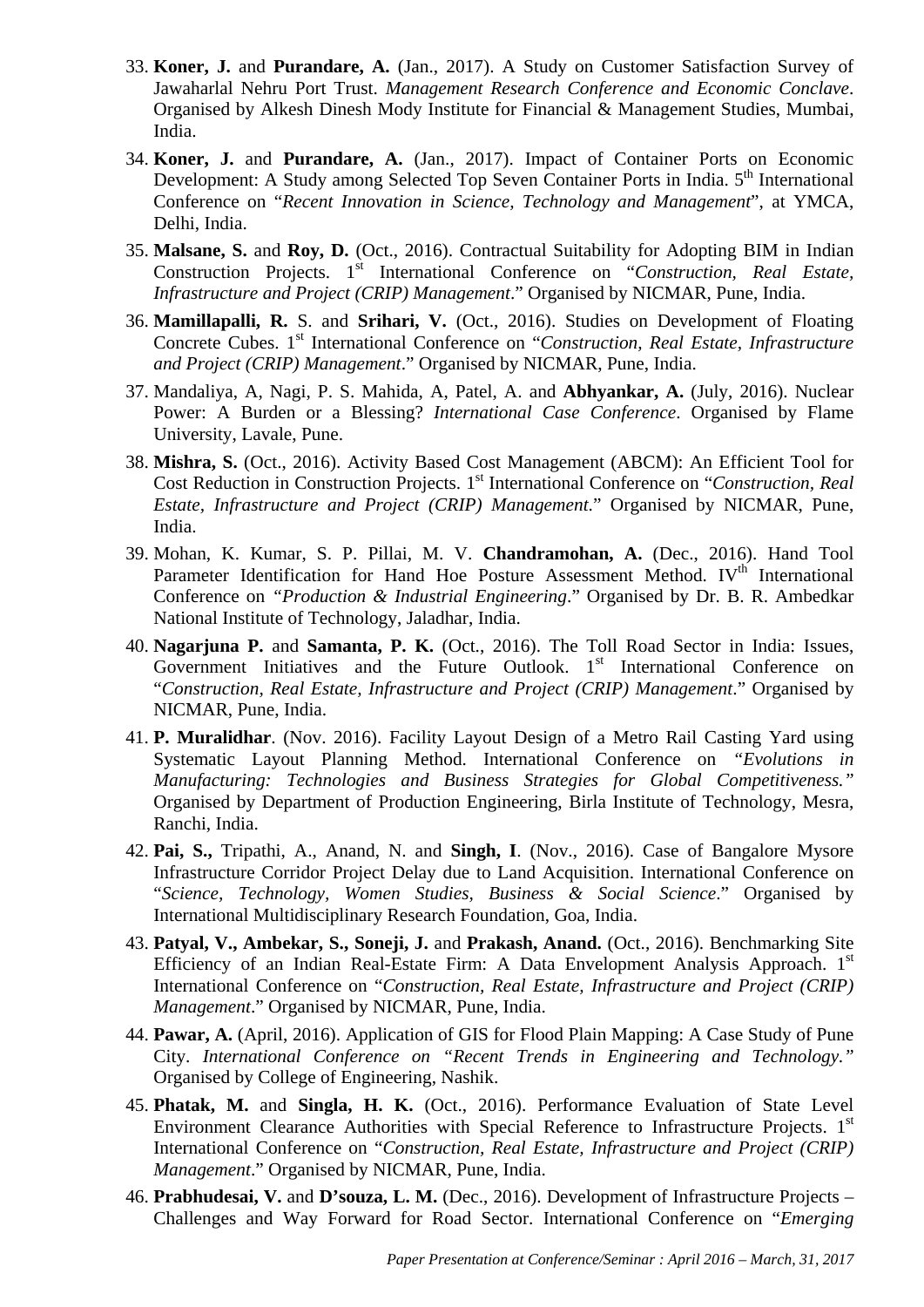*Trends in Management & Technology*", Organised by MIT-School of Management, Pune, India.

- 47. **Prahlada R.**, **Desai Devang**, Hemanshu H., Pranay A., Pratik G., and Niket P. (Oct., 2016). Identification of Common Factors Causing Project Delay during Project Execution Phase in Various Sectors of Construction Industry. 1st International Conference on "*Construction, Real Estate, Infrastructure and Project (CRIP) Management*." Organised by NICMAR, Pune, India.
- 48. **Prakash, Anand** and **Phadtare, M.** (Oct., 2016). Crisp and Fuzzy Analytic Hierarchy Processes for Construction Project Selection. *1st International Conference on Construction, Real Estate, Infrastructure and Project (CRIP) Management*. Organised by NICMAR, Pune, India.
- 49. **Purandare, A.** Swarup, A., Dewangan, S., Shah, R. and Bisoi, C. (March, 2017). Infrastructure Development for 4th Container Terminal at Jawaharlal Nehru Port Trust: A Review. 1<sup>st</sup> International Conference on "Construction, Real Estate, Infrastructure and *Project (CRIP) Management*." Organised by NICMAR, Pune, India.
- 50. **Purandare, A.**, Pratap, A., Mohapatra, M., Moharana, S. and Kochat, S. (March, 2017). Impact of Western Dedicated Freight Corridor on Logistic Connectivity in India with Reference to JNPT Port. 1<sup>st</sup> International Conference on "Construction, Real Estate, *Infrastructure and Project (CRIP) Management*." Organised by NICMAR, Pune, India.
- 51. **R. Sathish Kumar.** (Oct., 2016). Construction Methodology of Pre-stressed Concrete Sleepers: A Case Study on Kapricon Railway Sleeper Factory, Nagpur. 1<sup>st</sup> International Conference on "*Construction, Real Estate, Infrastructure and Project (CRIP) Management*." Organised by NICMAR, Pune, India.
- 52. Raj, R., Saxena, K., Saxena, C., Saha, R. and **Samanta, P. K.** (Oct., 2016). A Study of Sanitary Conditions and Habits of Construction Workers in Slum Areas 1<sup>st</sup> International Conference on "*Construction, Real Estate, Infrastructure and Project (CRIP) Management*." Organised by NICMAR, Pune, India.
- 53. **Rajhans, R. K.** (March, 2017). Mutual Funds Investment: A case study on Uncovering the hidden Risks. International Conference on "*The New Digital Age: Re-shaping Strategies for Business Organisation*", Organized by Amity University, Gurgaon, India.
- 54. **Rajhans, R. K.** (March, 2017). Neighbors are not interacting much: An Empirical Investigation of Asian Stock Markets. International Conference on "*Business Research and Policy (ICBRP-2017)",* Organized by Chandragupt Institute of Management, Patna, India.
- 55. **Rajput B. L.** and **Agarwal A.L.** (Oct., 2016). Roller Compacted Concrete Dam Construction: A Review. 1<sup>st</sup> International Conference on "Construction, Real Estate, *Infrastructure and Project (CRIP) Management*." Organised by NICMAR, Pune, India.
- 56. **Ramakrishna N.**, Bindal, S., Chaurasia, A. and Talodhikar, M. (Oct., 2016). The Stigma Effect on Property Value: A Study of 'Value Depreciation' and its Distribution in India.  $1<sup>st</sup>$ International Conference on "*Construction, Real Estate, Infrastructure and Project (CRIP) Management*." Organised by NICMAR, Pune, India.
- 57. **Ramalingam, S.** and Mahalingam, A. (Oct., 2016). Implementation of BIM Execution Plan: An Experimental Study in Global Teams. 1<sup>st</sup> International Conference on "*Construction, Real Estate, Infrastructure and Project (CRIP) Management*." Organised by NICMAR, Pune, India.
- 58. Reddy, D. P. S. and **Majeed M. A.** (Feb., 2017). Plastic Road Safety, Manufacturing Bitumen, Transportation of Plastic Waste and Occupation Diseases. International Conference on "*Advancing Sustainability through Application of Science & Technology in HSE*". Trident Hotels, Hyderabad, India.
- 59. **Reddy, H.** (Feb., 2017). Modeling Impacts of Road Maintenance Policies on Vehicular Emissions and Fuel Consumption at Network Level.  $5<sup>th</sup>$  International Conference on "*Management of Infrastructure (ICMI)*", Organised by UPES, Dehradun, India.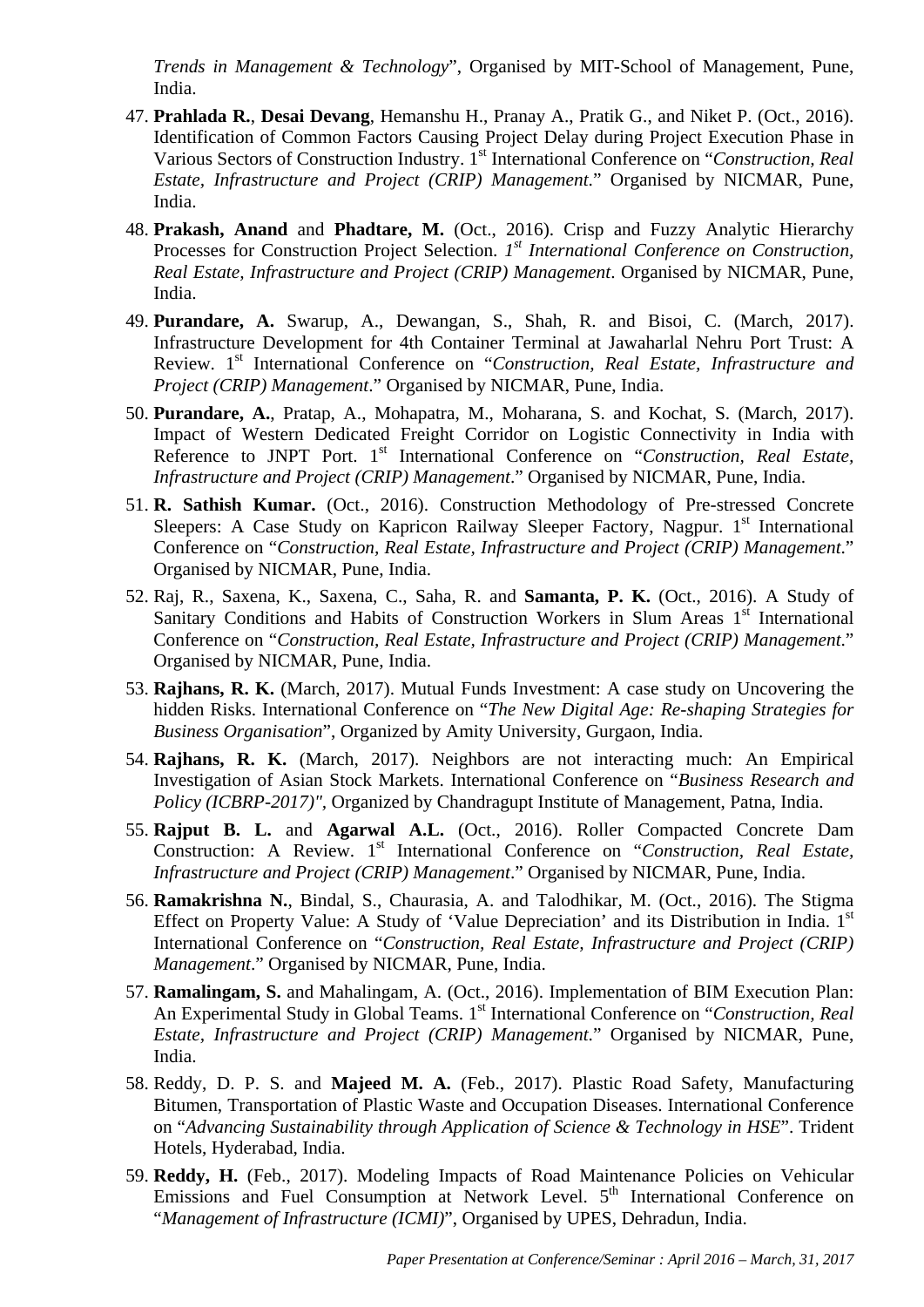- 60. Sahoo, T., Bera, S., **Parida, R.** and **Jagtap, M.** (Dec., 2016). Study of Operational Issues at Paradip Port: Overview and Insights. SIMSR Global "*Supply Chain Management Conference*." Organised by K. J. Somaiya Institute of Management Studies and Research, Mumbai.
- 61. Sahoo, T., Seth, B., Mohapatra, P. Palai, S. and **Abhyankar, A.** (July, 2016). EIA of Buildings: Is it Worthy? *International Case Conference*. Organised by Flame University, Lavale, Pune.
- 62. Salim, P. M. and **Seshadri S. T.** (June, 2016). Mechanical Properties of High Performance Concrete with used Foundries Sand in Partial Replacement of Fine aggregates. *International Conference on "Advances in Concrete Technology, Materials and Construction Practices."* Organised by Goa Engineering College, Goa.
- 63. **Samanta, P. K.** (Dec., 2016). Developing Inland Waterways Transport in India: Opportunities and Challenges. 2nd International Conference on "*Innovation and Sustainable Development in Global Economy*." Organised by Fortune Institute of International Business, New Delhi, India.
- 64. **Samanta, P. K.** and **Nagarjuna, P.** (Dec., 2016). Evaluation of Economic Performance Indicators of Toll Road Project in Pune Region. International Conference on "*Innovation, Market Competition and Economic Development.*" Organised by International Institute of Management, Bhubaneswar, India.
- 65. **Samanta, P. K.** and **Nagarjuna, P.** (Dec., 2016). Performance Evaluation of Road User Services: A Case of Two Toll Roads in Pune Region. International Conference on "*Management Cases.*" Organised by Birla Institute of Management Technology, New Delhi, India.
- 66. Sarode, N. G. and **D'souza, L. M.** (Dec., 2016). Experiential Marketing in the Tourism Industry: Works for both Destinations & Tourists. International Conference on "*Emerging Trends in Management & Technology*", Organised by MIT-School of Management, Pune, India.
- 67. Shafi, M. M. A., Shakeel, A. A. and **Pai, S. K.** (Aug., 2016). Life Cycle Cost Analysis of Road Pavement in Rural Areas. *4th International Conference on Recent Trends in Engineering Science and Management*. Held at The International Centre, Goa, India.
- 68. **Shah, M. N.**, Raitani, V., Oza, A. and Gupta, K. (Oct., 2016). Customer Satisfaction Study of the Mumbai Metro Service. 1<sup>st</sup> International Conference on "Construction, Real Estate, *Infrastructure and Project (CRIP) Management*." Organised by NICMAR, Pune, India.
- 69. Sharma, A., Roy, A., Das, B., Shoyeb A. and **Totla, P.** (Oct., 2016). Indian Railways: A Suggested Future Direction for Growth and Sustainability of Infrastructure and Operations. 1st International Conference on "*Construction, Real Estate, Infrastructure and Project (CRIP) Management*." Organised by NICMAR, Pune, India.
- 70. **Singh, I.** (Oct., 2016). Imperative of Project Management Process in a Construction Project. 1st International Conference on "*Construction, Real Estate, Infrastructure and Project (CRIP) Management*." Organised by NICMAR, Pune, India.
- 71. Singh, T. A., Singh, K. A. **Pai, S. K.**, Tripathi, A. and Neeraj, A. (Dec., 2016). Study of Land Acquisition issues Causing Delay of NHAI Projects. "*2nd World Conference on Applied Science Engineering and Technology*." Organised by Institute of Engineering Research and Publication, Chennai, India.
- 72. Sivatejaramakanth, P. A., Singh, J. amd Deepika K.S. and **Rajhans, Kirti.** (Oct., 2016). The Effect of Performance Management Practices on Employee Productivity and Job Satisfaction in Construction Industry. 1<sup>st</sup> International Conference on "Construction, Real Estate, *Infrastructure and Project (CRIP) Management*." Organised by NICMAR, Pune, India.
- 73. **Sundrani, D.** (May, 2016). Taking Gullible Customers for a Ride : A Case Study of Collaboration of ICICI bank and ICICI Prudential Life Insurance. *7th International*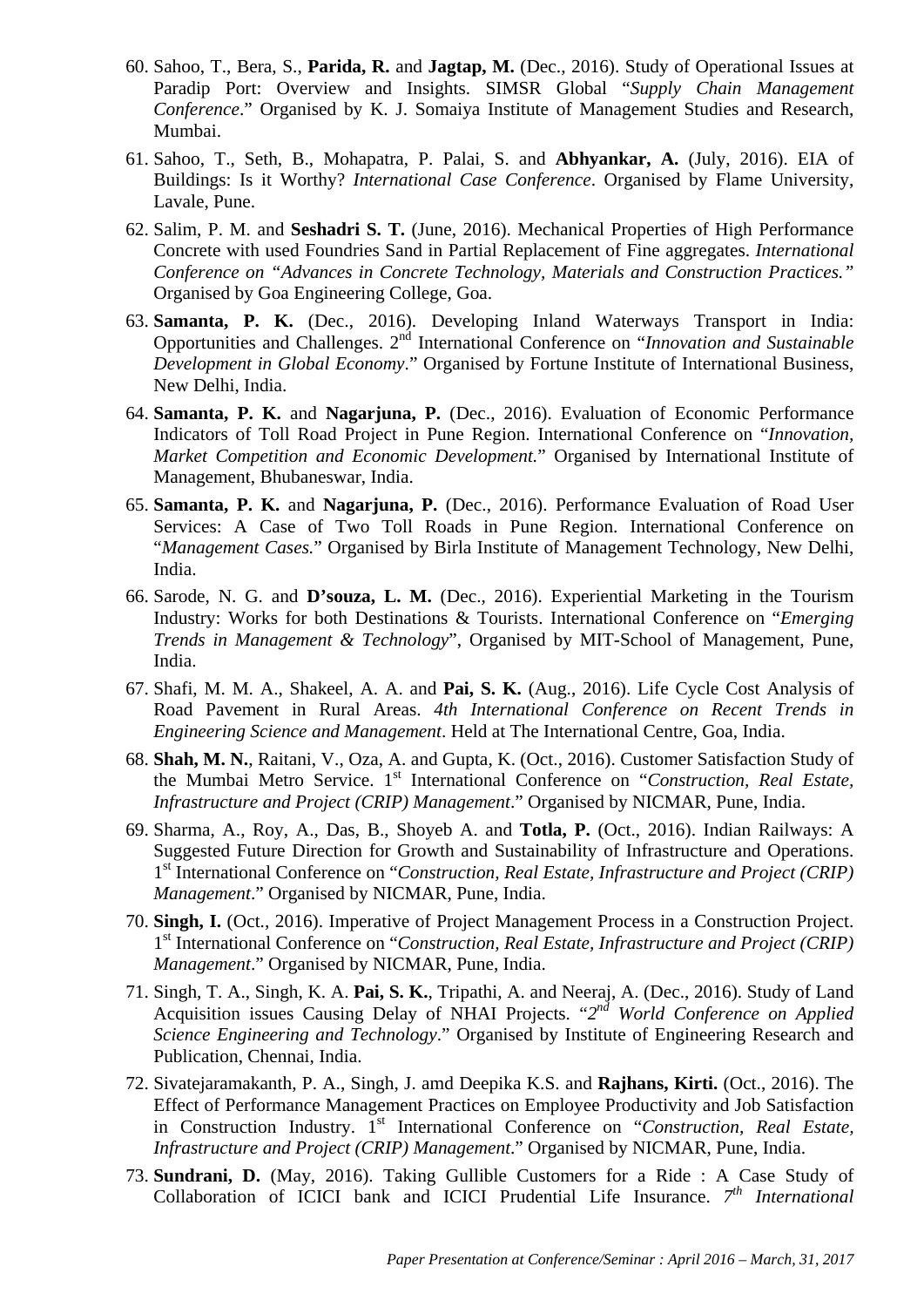*Conference on "Excellence in Research and Education."* Organised by Indian Institute of Management, Indore.

- 74. Tatikonda L. R., Mishra, S. (Oct. 2016). Smart Cities and Management. 1<sup>st</sup> International Conference on "*Construction, Real Estate, Infrastructure and Project (CRIP) Management*." Organised by NICMAR, Pune, India.
- 75. Tripathi, A. Neeraj A, **Singh, Indrasen** and **Pai, S. K.** (Oct., 2016). Study of Causes of Project Delays in Road and Highways Sector in India. 1<sup>st</sup> International Conference on "*Construction, Real Estate, Infrastructure and Project (CRIP) Management*." Organised by NICMAR, Pune, India.

# **C. National Conference/Seminar/Symposium**

- 1. **Das, M.** (March, 2017). A Study on Monitoring and Control of a PPP Infrastructure Projects. *PMI Project Management and Academic Conference*. Jointly organized by IIT, Delhi and PMI, India.
- 2. **Deshpande, P.** (August, 2016). Electro-Dialysis An Effective Method for Desalination and Application. *32nd National Convention of Environmental Engineers on "Challenges in Environmental Management of Growing Urbanization."* Organised by YASHADA, Pune.
- 3. **Dixit, A.** and **Bendigiri, P.** (March, 2017). Project Management at System Integration Level for Solar PV Projects. *PMI Project Management and Academic Conference*. Jointly organized by IIT, Delhi and PMI, India.
- 4. **Ganguli, T. K.,** Kulkarni, A. and Usarete, R. R. (March, 2017). A Study on Systematic Approach to Project Complexity using PM Tool. *PMI Project Management and Academic Conference*. Jointly organized by IIT, Delhi and PMI, India.
- 5. **Gokhale, C. S.** (June, 2016). Rock Characterisation through Non Destructive Tests. *INDOROCK 2016 Conference*. Organised by Indian Society for Rock Mechanics and Tunnelling Technology and IIT, Bombay.
- 6. **Pai, S.** (May, 2016). Use of Bamboo as an Alternative Construction Material. *Mid Term Seminar on "Use of New Technologies in Construction of Affordable Housing."* Organised by Indian Building Congress, Raipur.
- 7. **R. Sathish Kumar** and Ramana, K. R. (May, 2016). Affordable Housing A Case Study. *Mid Term Seminar on "Use of New Technologies in Construction of Affordable Housing."* Organised by Indian Building Congress, Raipur.
- 8. **Ramlingam, S.** and Mahalingam, A. (March, 2017). Conducting Parametric Analysis on Non-metric Data using Levene's Test in Transactional Projects. *PMI Project Management and Academic Conference*. Jointly organized by IIT, Delhi and PMI, India.
- 9. **Samanta, P. K.** (Jan., 2017). Telecommunication Infrastructure in Rural India: An Overview. 4th National Management Convention on "*Rural India: Strategising Business*." Organised by Asian School of Business Management, Bhubaneswar, India.
- 10. **Shah, M. N.** and **Deshpande, R.** (March, 2017). Application of the ANT Method to Study Delays in Project Initiation: A Case Study of Pune Metro. *PMI Project Management and Academic Conference*. Jointly organized by IIT, Delhi and PMI, India.
- 11. **Shah, M. N.** and **Nagargoje, S.**, Patel, K., Desai, H. and Shah, A. (March, 2017). Land Acquisition Risks in Real Estate Development Projects in Urban Areas. *PMI Project Management and Academic Conference*. Jointly organized by IIT, Delhi and PMI, India.
- 12. **Shrivastava, R.,** Gupta, S. and Mittal, A. (April, 2016). Risk Profiling for successful completion of Hydropower Projects in India (A Case Study of Tehri Dam). *AIB India 2016 Conference*. Organised by Indian Institute of Management, Indore.
- 13. **Shriwas, Amit.** and Nigam, S. (Dec, 2016). Development of Analytical Framework on Optimization of Construction Equipment for Multiple Infrastructure Projects. 2nd World Conference on "Applied Science Engineering and Technology", Organised by Institute of Engineering Research and Publication, Goa, India.